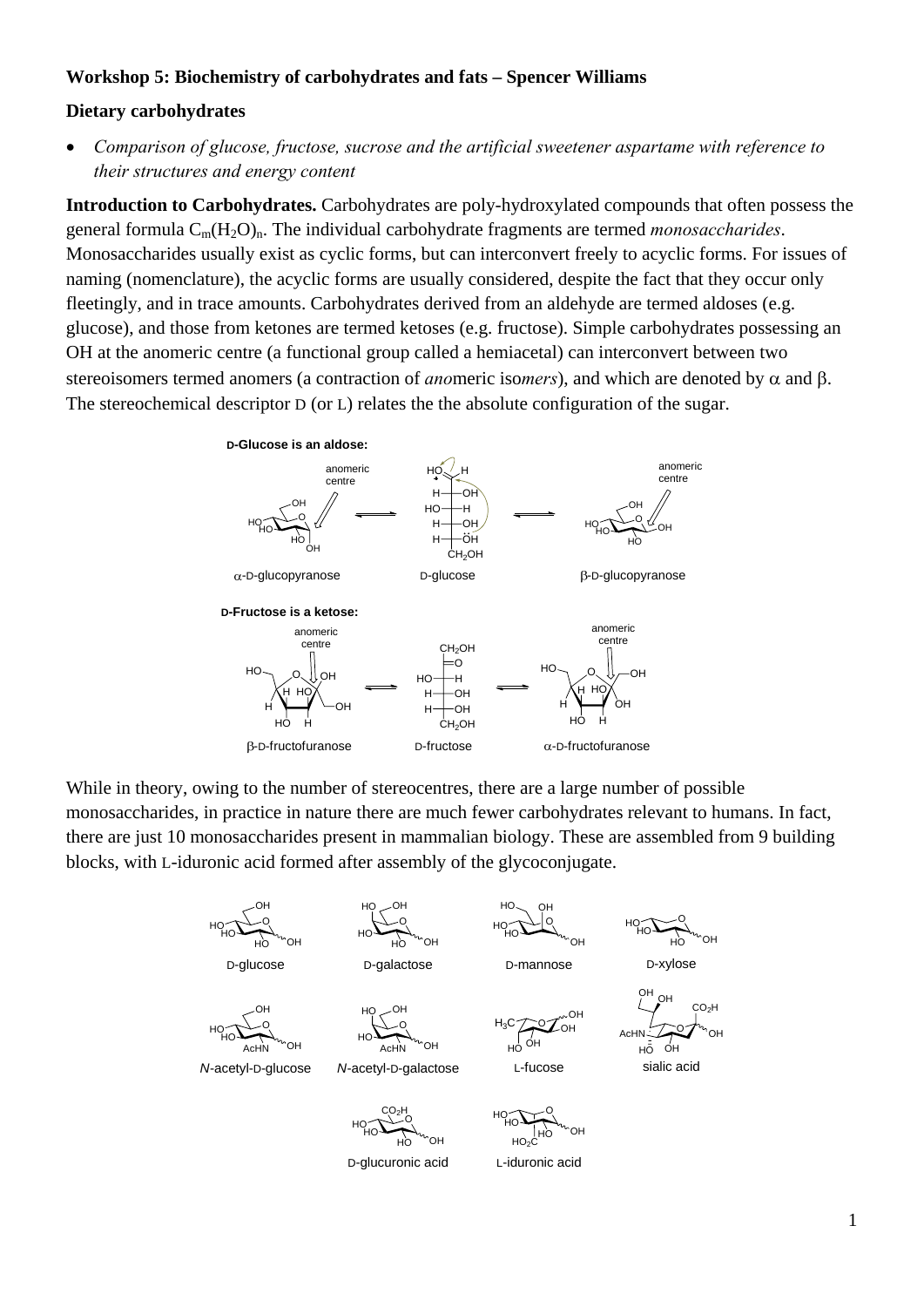**Oligosaccharides.** Monosaccharides can be joined to one other to make more complex oligo- and polysaccharides. Important disaccharides include sucrose (table sugar), maltose (malt, eg cereals, beer, pasta, potatoes), lactose (milk), and trehalose (major sugar for flight in insects!).



**Polysaccharides.** Important polysaccharides include starch, amylopectin and cellulose. All three of these polymers are constructed from the same monosaccharide building block, glucose, but possess dramatically different physical properties and are altogether different sources of nutrition. Starch is comprised of amylase and amylopectin and is produced by most plants and is common in seeds. Cellulose is the major structural material of trees.



**Metabolism of carbohydrates.** Important dietary carbohydrates include glucose, fructose, sucrose, lactose, starch, amylase and (to a small extent) trehalose. In general, the oligo and polysaccharides are broken down in our mouth and gastrointestinal tract by oligo/polysaccharide degrading enzymes including salivary and pancreatic  $\alpha$ -amylase, sucrase, trehalase, maltase, and lactase. Some of these enzymes act in concert, with  $\alpha$ -amylase degrading the polysaccharide of starch to smaller oligosaccharides, which are in turn degraded by maltase to monosaccharides. The resultant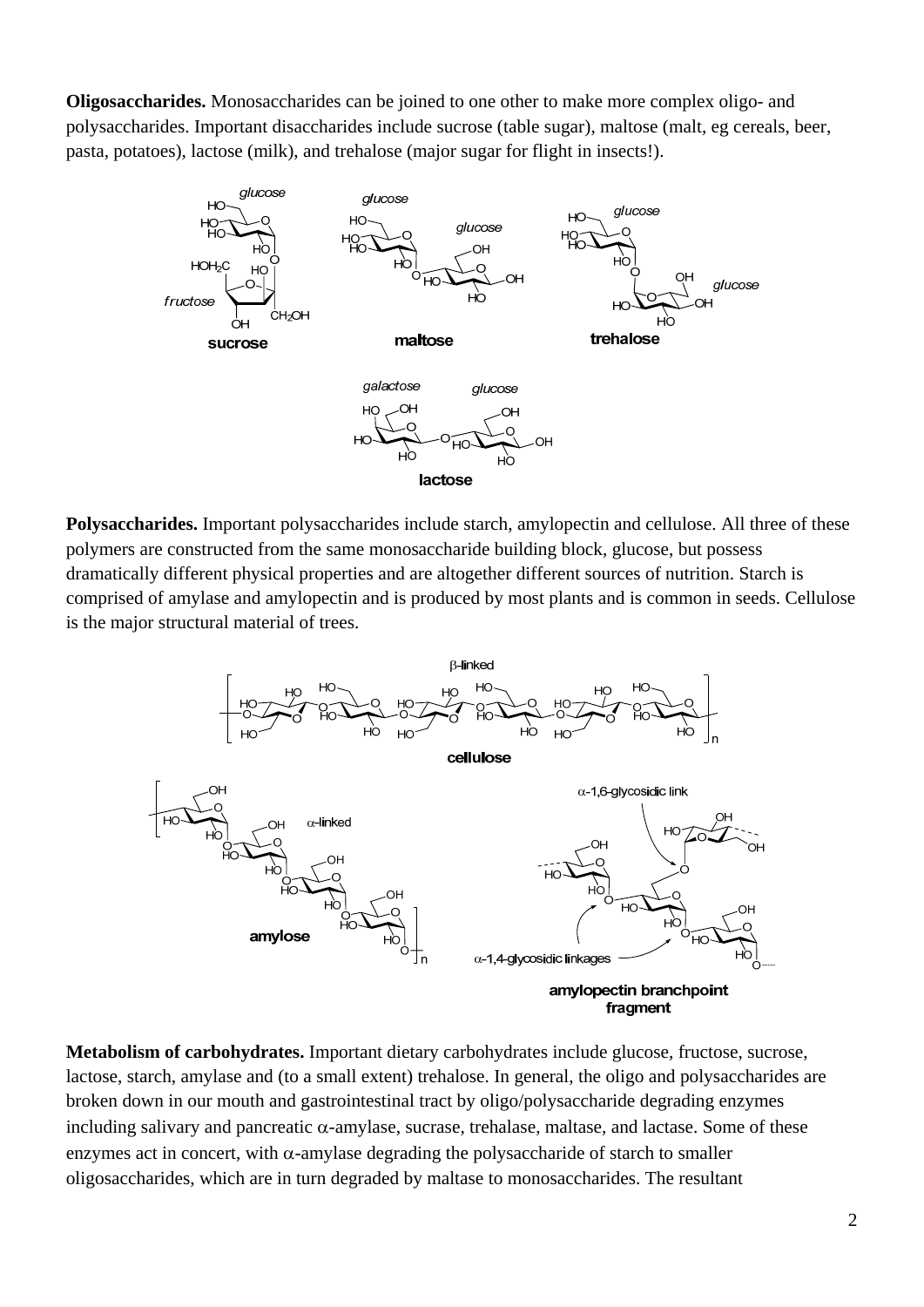monosaccharides, glucose, fructose and galactose, are imported through the brush border of the intestine where they enter basic metabolic pathways including glycolysis and the citric acid cycle; the pentose phosphate pathway; and for energy storage in glycogen. Galactose is unusual in that it must proceed through a complex pathway termed the Leloir pathway, which interconverts galactose and glucose.

 Glucose, galactose and fructose can be interconverted in the body. Glucose is converted to glucose-6-phosphate, which can be isomerized to fructose-6-phosphate in the first three steps of the glycolysis pathway. Galactose can be converted to glucose by the Leloir pathway, which involves conversion of galactose to galactose-1-phosphate, and then UDP-galactose, and finally isomerisation to UDP-glucose.



Lactose is an unusual dietary sugar in that it is the only dietary sugar with a  $\beta$ -linkage. Lactose comprises 2-8% of milk, dependent on the species of mammal. Lactose is the preponderant milk sugar in all lactating mammals and is found at 55-70 g/L in human milk and 40-50 g/L in cow's milk. Lactose is synthesized in response to the hormone prolactin, which results in production of  $\alpha$ -lactalbumin. This binds to a glycosyltransferase and results in the production of lactose during lactation.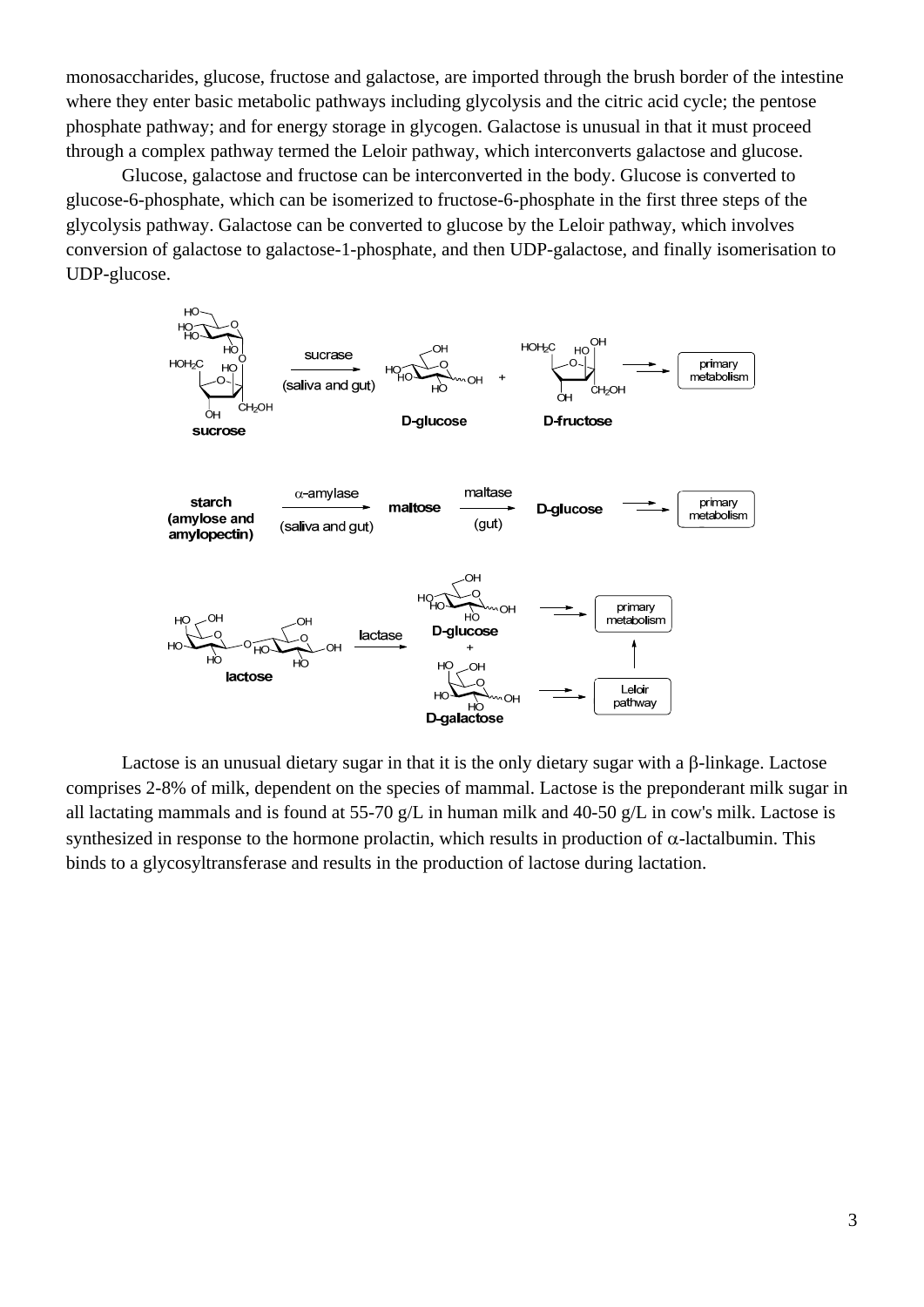**Sweeteners: Carbohydrate and 'artificial'.** Humans crave sweetness. The average adult will generally consider sweeter foods more pleasant up to a threshold equivalent to 10 teaspoons of sucrose in a cup of tea, beyond which it is considered sickly sweet. Babies have no threshold for 'sickly' sweetness. It is recommended that the average person limit their daily intake of added sugar. One approach to do so is through the use of artificial sweeteners. Commonly used artificial sweeteners include aspartame, sucralose, neotame, acesulfame, and stevia (which is a natural product and is not artificial). Most of these compounds have remarkable histories describing their discovery.

- *Aspartame* was discovered in 1965 by James M. Schlatter. He accidentally discovered its sweet taste when he licked his finger, which had become contaminated with aspartame, to lift up a piece of paper.
- The sweetness of *acesulfame* was discovered in 1967 by Karl Clauss and Harald Jensen. After accidentally dipping his fingers into the chemicals with which he was working, Clauss licked them to pick up a piece of paper.
- Leslie Hough and Shashikant Phadnis first synthesized *sucralose* while researching ways to use sucrose and its synthetic derivatives for industrial use. Hough asked Phadnis to "test" a chlorinated sugar compound. Phadnis thought Hough asked him to "taste" it, so he did.



The ester-containing  $(O–C=O)$  sweeteners aspartame and neotame are unstable to high pH and elevated temperature, which lead to ester cleavage. This limits their use in baked goods and long shelf-life products. As well, aspartame can be broken down to phenylalanine, and subjects with the rare genetic disorder phenylketonuria that are unable to metabolize phenylalanine must be legally advised to avoid aspartame, although such trace amounts are used in sweetening applications that the risk is much lower than other common dietary components. Sucralose is much more stable to heat and can be used in most baking applications. Whilst aspartame provides energy through gluconeogenesis, the energy content of artificial sweeteners is irrelevant as their powerful sweetening properties result in their use in only trace amounts in the diet.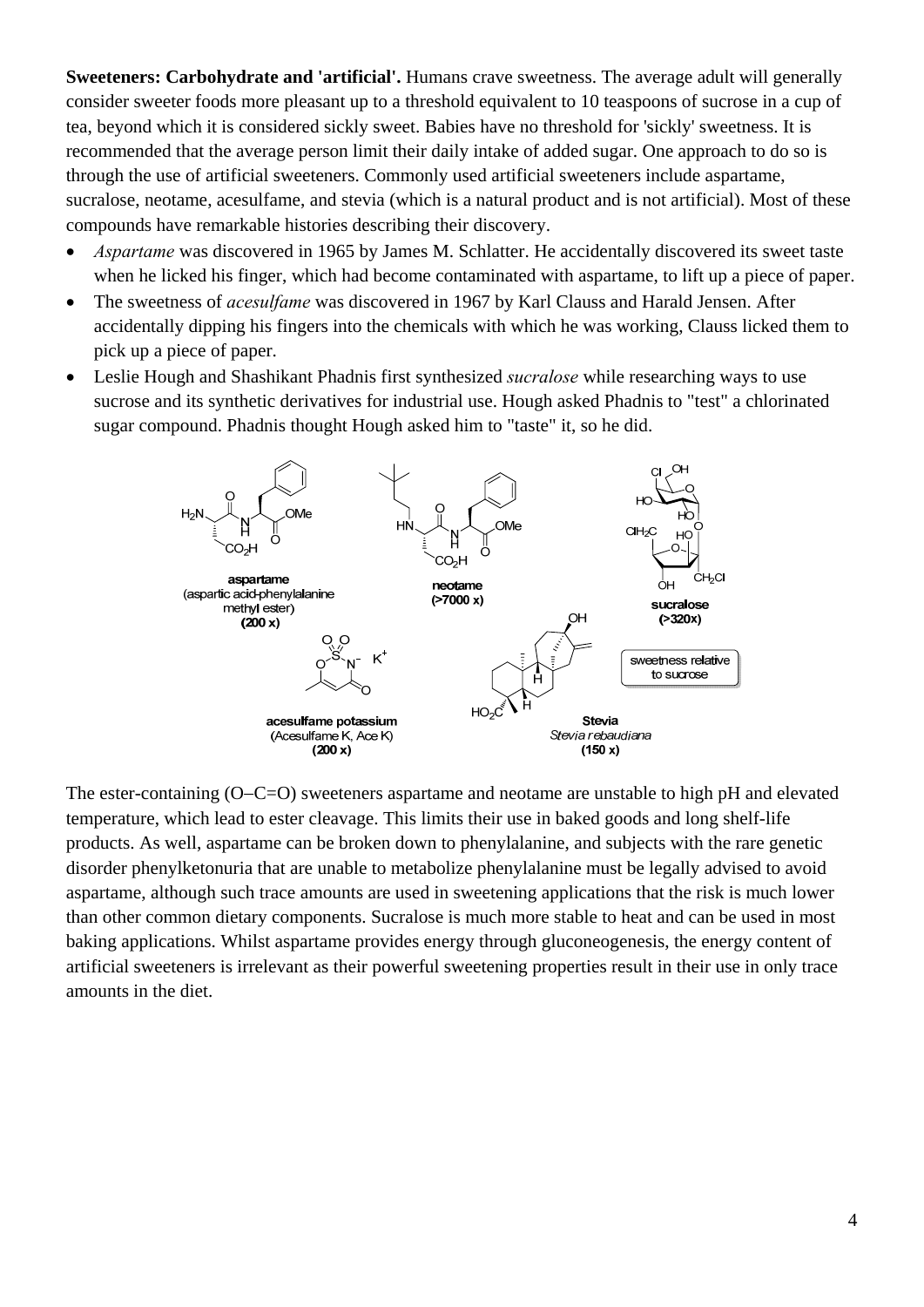## **Digestible carbohydrates and the glycaemic index.**

 *explanation of the ability of all humans to hydrolyse starch but not cellulose, and of differential ability in humans to hydrolyse lactose; glycaemic index (GI) of foods as a ranking of carbohydrates based on the hydrolysis of starches (varying proportions of amylose and amylopectin) to produce glucose in the body* 

Despite the similarity of structure and the identity of the component monosaccharide glucose, distinct enzymes are required for the degradation of the two polysaccharides starch and cellulose. Mammals produce amylase, which is able to degrade starch and it is specific for the  $\alpha$ -glucoside linkage. Mammals do not produce enzymes that degrade the  $\beta$ -glucoside linkage, and thus cellulose and other related polysaccharides are inert.

Lactose is special in that it contains a  $\beta$ -galactoside linkage. Lactose is digested through the action of *lactase*, which is essential in infancy when milk acts as the main source of nutrition. Pre-term babies have very low levels of lactase and must use other sugars, typically glucose, as a source of nutrition until sufficient lactase is produced to allow milk-feeding. This is usually supplied by tube, as pre-term babies have a poor swallowing response. Most mammals, including humans, undergo a natural decline in lactase throughout development. In Asian and black groups, levels decline in early childhood, whereas in most Caucasians decline occurs in later childhood or adolescence. In certain Northern Europeans, lactase activity persists into adulthood.

 Lactose intolerance typically arises from low levels of lactase (hypolactasia). This leads to incomplete digestion of lactose and a rise in osmotic load in the colon after milk consumption, causing diarrhoea. In addition, lactose-metabolizing organisms may colonoize the GI tract, resulting to gas production and excessive flatulence. The symptoms may be managed by reducing consumption of lactose-containing foods. Certain mammals such as sheep and cattle (ruminants) have special digestive tracts that can be colonized by bacteria with the capacity to degrade cellulose to glucose, which can be used by the host. An unfortunate side-effect of the anaerobic digestion process is the production of large amounts of methane, which contributes in a significant way to global warming. Contrary to many media reports, methane only comes out the front end of the cow!

The **glycaemic index (GI)** is a way of measuring the effects of food on blood sugar levels. After a carbohydrate-containing food is eaten there is a rise, and subsequent decrease, in blood sugar (glucose). This phenomenon is known as the glycaemic response.

 The glycemic index of a food is measured as the incremental area under the two-hour blood glucose response curve (area-under-the-curve, AUC) following a 12-hour fast and ingestion of a food with a certain quantity of available carbohydrate (usually 50 g). The AUC of the test food is divided by the AUC of the standard (either glucose or white bread, giving two different definitions) and multiplied by 100. The average GI value is calculated from data collected in 10 human subjects.

 A practical limitation of the glycemic index is that it does not measure insulin production due to rises in blood sugar, which is the underlying parameter that glycaemic index is seeking to quantify. Two foods may have the same glycemic index, but produce different amounts of insulin, and therefore have a different effect upon health.

 The glycemic effect of foods depends on a number of factors, such as the type of starch (amylose versus amylopectin), physical entrapment of the starch molecules within the food, fat and protein content of the food and organic acids or their salts in the meal — adding vinegar, for example, will lower the GI. The presence of fat or soluble dietary fibre can slow the gastric emptying rate, thus lowering the GI. In general, coarse, grainy breads with higher amounts of fibre have a lower GI value than white breads.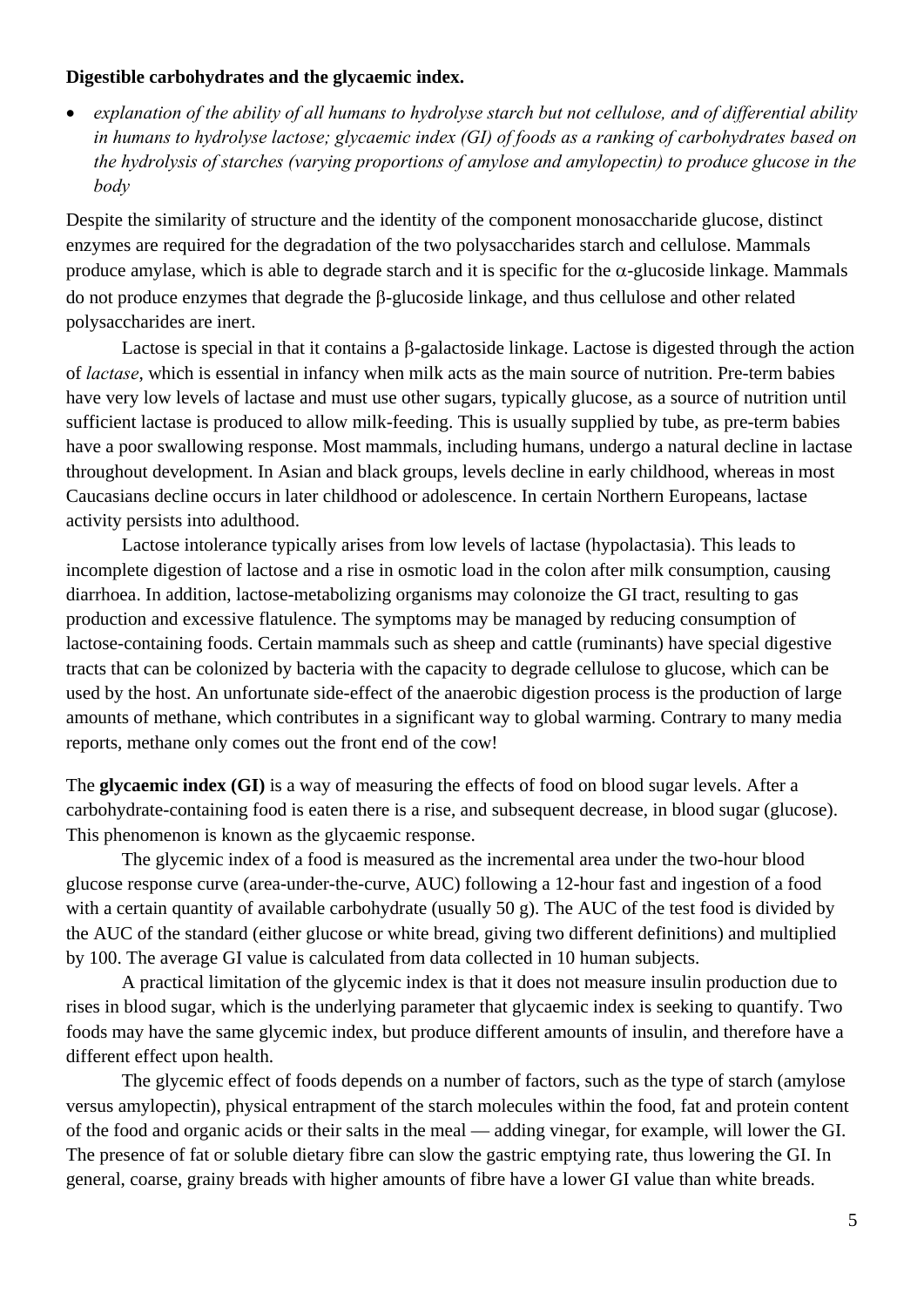However, most breads made with 100% whole wheat or wholemeal flour have a GI not very different from endosperm only (white) bread. Many brown breads are treated with enzymes to soften the crust, which makes the starch more digestible, leading to a higher GI.



 Certain starch molecules are resistant to metabolism. These are termed recalcitrant and retrograded starches. The structural basis of their resistance to degradation is not well understood.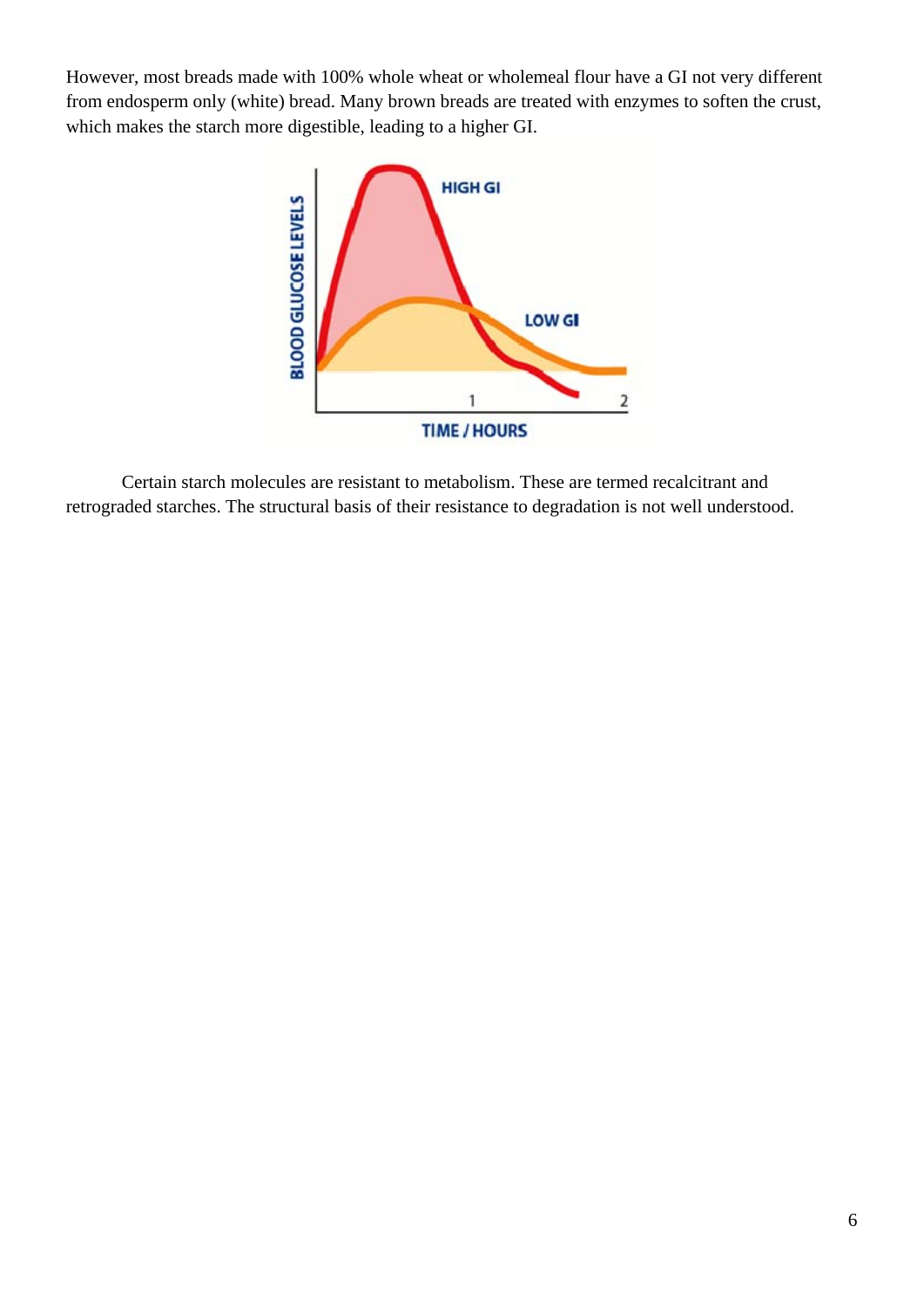### **Fatty acids: essential and non-essential**

 *distinction between essential and nonessential fatty acids; and structural differences between omega-3 fatty acids and omega-6 fatty acids* 

A selection of common fatty acids is shown below: many are present in a common diet or can be obtained from plant or animal sources:



The common fatty acids have some important features:

- They have straight chains with no branching.
- They have even numbers of carbon atoms.
- They may be saturated, with no double bonds, or unsaturated, in which case they are usually *cis*  $(Z)$  alkenes. If there is more than one C=C double bond they are usually not conjugated – there is normally one saturated carbon atom between them.

Palmitic acid ( $C_{16}$  saturated) is the most common fatty acid in living things. Oleic acid ( $C_{18}$  monounsaturated) is the major fatty acid in olive oil. Arachidonic acid  $(C_{20}$  tetra-unsaturated) is a rare fatty acid, but is an important precursor of signalling molecules including prostaglandins, resolvins, thromboxanes and leukotrienes.

 The prevalence of fatty acids with even numbers of carbon atoms is suggestive of a biogenesis from a two carbon precursor. In 1907, it was ingeniously suggested by John Collie<sup>1</sup> that they are made by the head-to-tail linking of acetic acid units.

 Fatty acids are mainly found as esters in combination with glycerol as *triglycerides*. These are called fats or oils, depending upon whether they are solids or liquids at room temperature. *Simple triglycerides* are comprised of the same three fatty acids, whereas a *mixed triglyceride* contains two or more fatty acids. Fats and oils represent long term stores of energy for most organisms, and are subjected to oxidative metabolism when required. Animal fats contain a higher proportion of glycerides and tend to

 $\overline{a}$ <sup>1</sup> John Norman Collie (1859-1942), Professor University College London. Aside from insightful research in chemistry, Collie was a keen mountaineer and claimed 21 first ascents!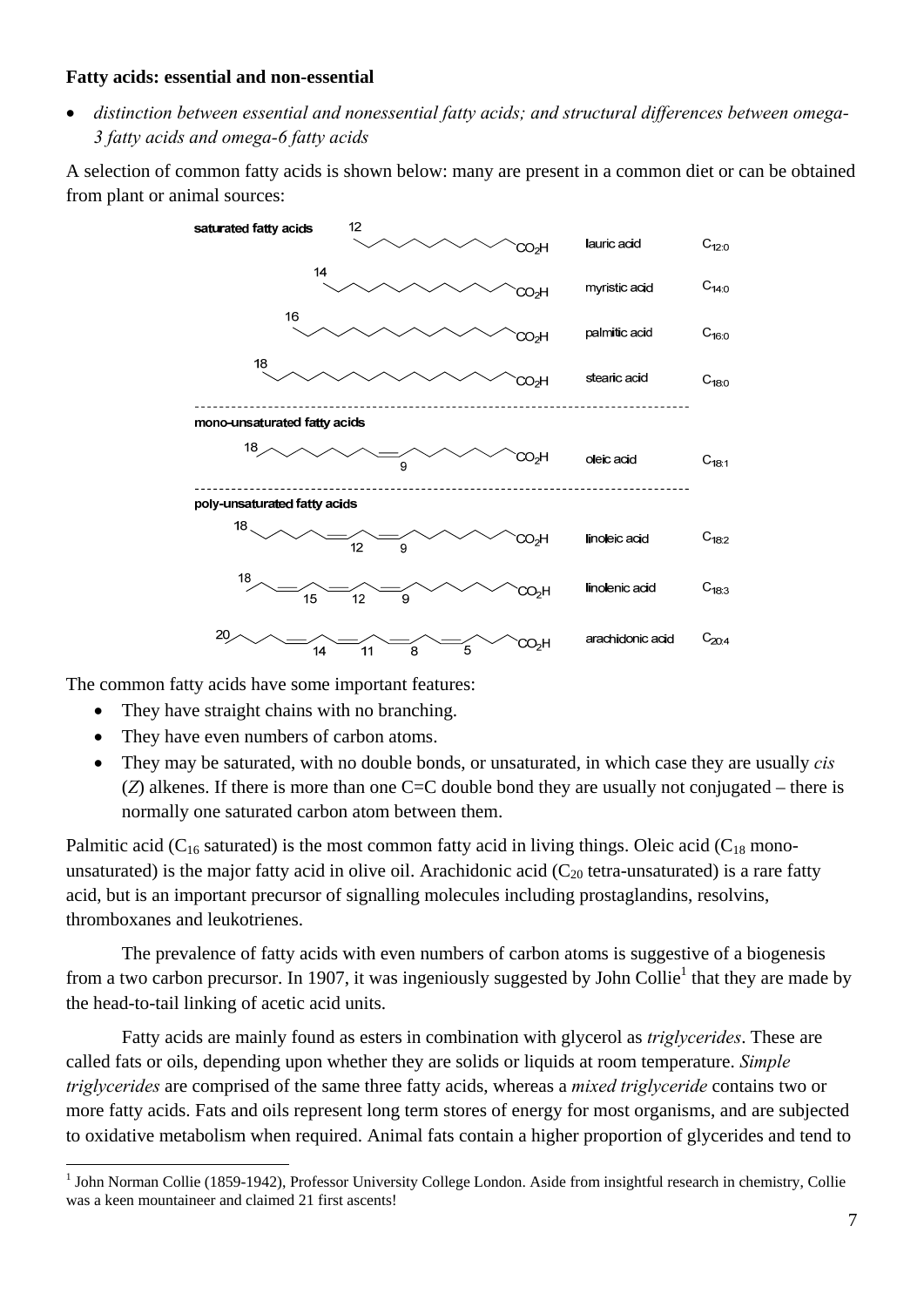be solids (at room temperature), whilst those from plants and fish contain predominantly unsaturated fatty acid esters and tend to be liquids. Partial hydrogenation of unsaturated oils is sometimes used to increase the proportion of saturated fatty acids and consequently the melting temperature. Partial hydrogenation can lead to double bond isomerisation forming *trans* fats, the consumption of which correlates with coronary heart disease, and in most places in the world *trans* fats have either been banned or minimized.



**Biosynthesis of unsaturated fatty acids.** Mammals can insert a double bond into fatty acyl chains providing it is no further from the carbonyl than C9. Thus stearic acid is converted to oleic acid. Mammals cannot introduce additional double bonds into oleic acid, and thus we obtain linoleic and linolenic acids from our diet. They are essential fatty acids, and extensive studies have shown that exclusion of these fatty acids from the diet leads to death. Linoleic and linolenic acids are produced by plants and bacteria, and then consumed in our diet. Humans are able to convert linolenic acid to the essential prostaglandin precursor arachidonic acid:



Arachidonic acid and its products are referred to as *eicosanoids* because they are derived from  $C_{20}$ unsaturated fatty acids.

**Omega-3/-6 fatty acids.** The 'Omega-n' notation refers to the location of a fatty acid double bond counted from the terminus of the fatty acid. Omega-6 fatty acids include *linoleic acid* and *arachidonic acid*. Omega-3 fatty acids include *α-linolenic acid* (ALA) (found in plant oils), *eicosapentaenoic acid* (EPA), and *docosahexaenoic acid* (DHA) (both commonly found in marine oils).

 Some researchers have suggested that elevated levels of Omega-3 fatty acids are beneficial to health and that high levels of Omega-6 fatty acids are detrimental. Most of these studies have not withstood the assault of high-powered meta-analyses, and all available evidence suggests that supplementation of the diet with Omega-3 fatty acids does not lower the risk of all-cause mortality. Omega-3 fatty acids are commonly touted as valuable dietary supplements by the 'alternative' healthcare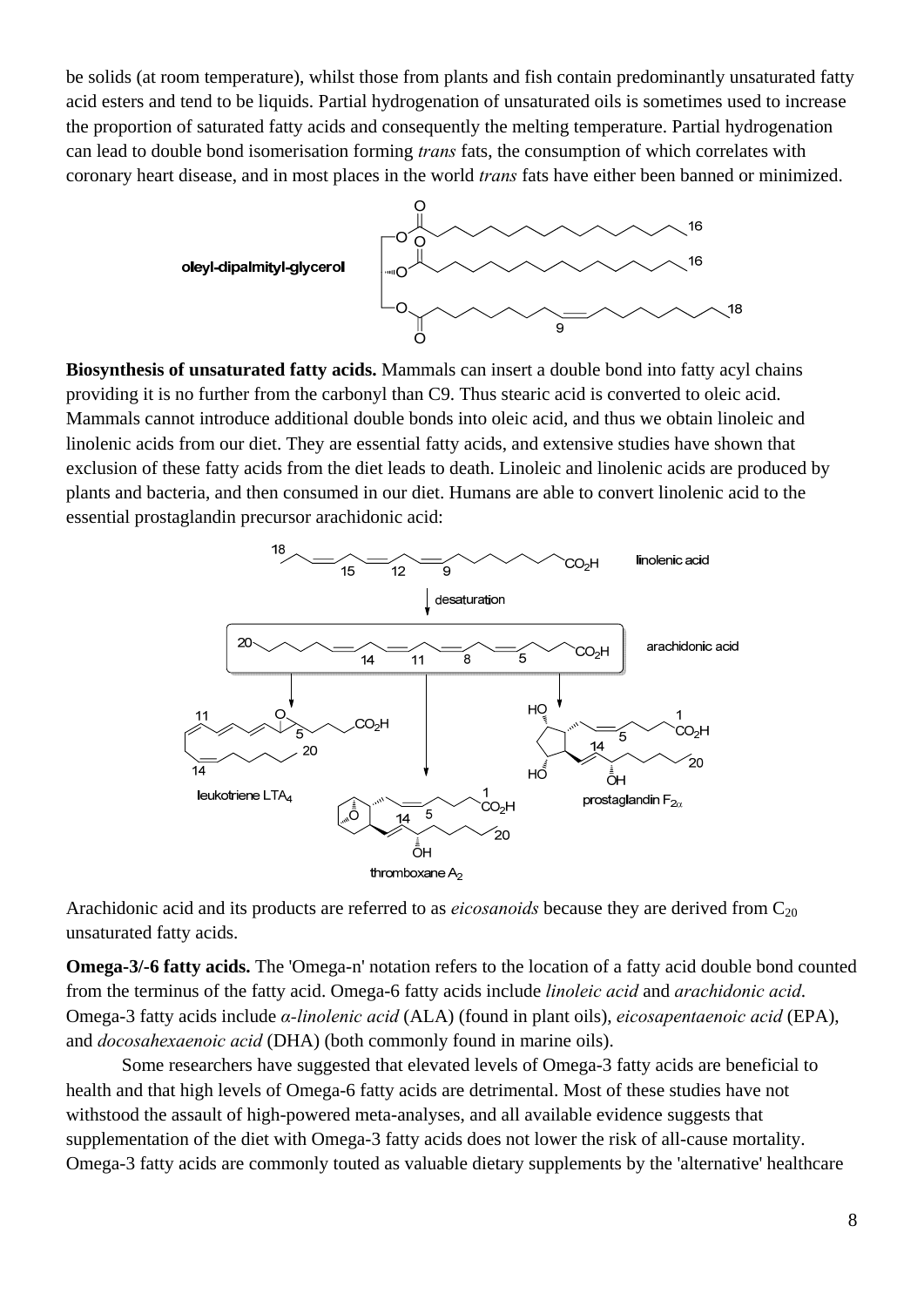industry, which is characterized by its avoidance of scrutiny and consistent failure to support its claims through placebo-controlled clinical trials and peer-reviewed publication.



#### **Vitamins**

 *vitamins: inability of humans to synthesise most vitamins (except Vitamin D) making them essential dietary requirements; comparison of structural features of Vitamin C (illustrative of a water-soluble vitamin) and Vitamin D (illustrative of a fat-soluble vitamin) that determine their solubility in water or oil.* 

A special group of essential nutrients have historically been given the privileged status of the moniker vitamin. Like essential fatty acids and essential amino acids, these vitamins are essential for humans.

 Vitamin C is an essential nutrient in a small number of mammals including humans, bats and guinea pigs. It is a co-factor, required for the catalytic activity of many enzymes, including those responsible for the synthesis of collagen. Scurvy occurs when deficient in vitamin C, resulting in incomplete formation of collagen and related connective tissues. The ability of most animals to synthesize vitamin C allows the use of fresh meat as a cure for scurvy, which was extensively used by explorers such as Scott in the Antarctic. The enantiomer of vitamin C, D-ascorbate, has identical antioxidant effects, yet is not able to substitute for vitamin C, underscoring that the essential properties of vitamin C are related to its effect in stereospecific enzymatic reactions. As a polar molecule, which is predominantly deprotonated and ionic at physiological pH, vitamin C is predominantly found in aqueous compartments in the body.





 'Vitamin D' describes a group of steroids that assist in absorption of calcium, iron, zinc and magnesium. The D vitamins are synthesized from endogenous steroids including ergosterol and 7 dehydrocholesterol. Very few foods contain vitamin D. As a lipidic molecule, vitamin D is partitioned into lipophilic compartments in the body including cellular membranes.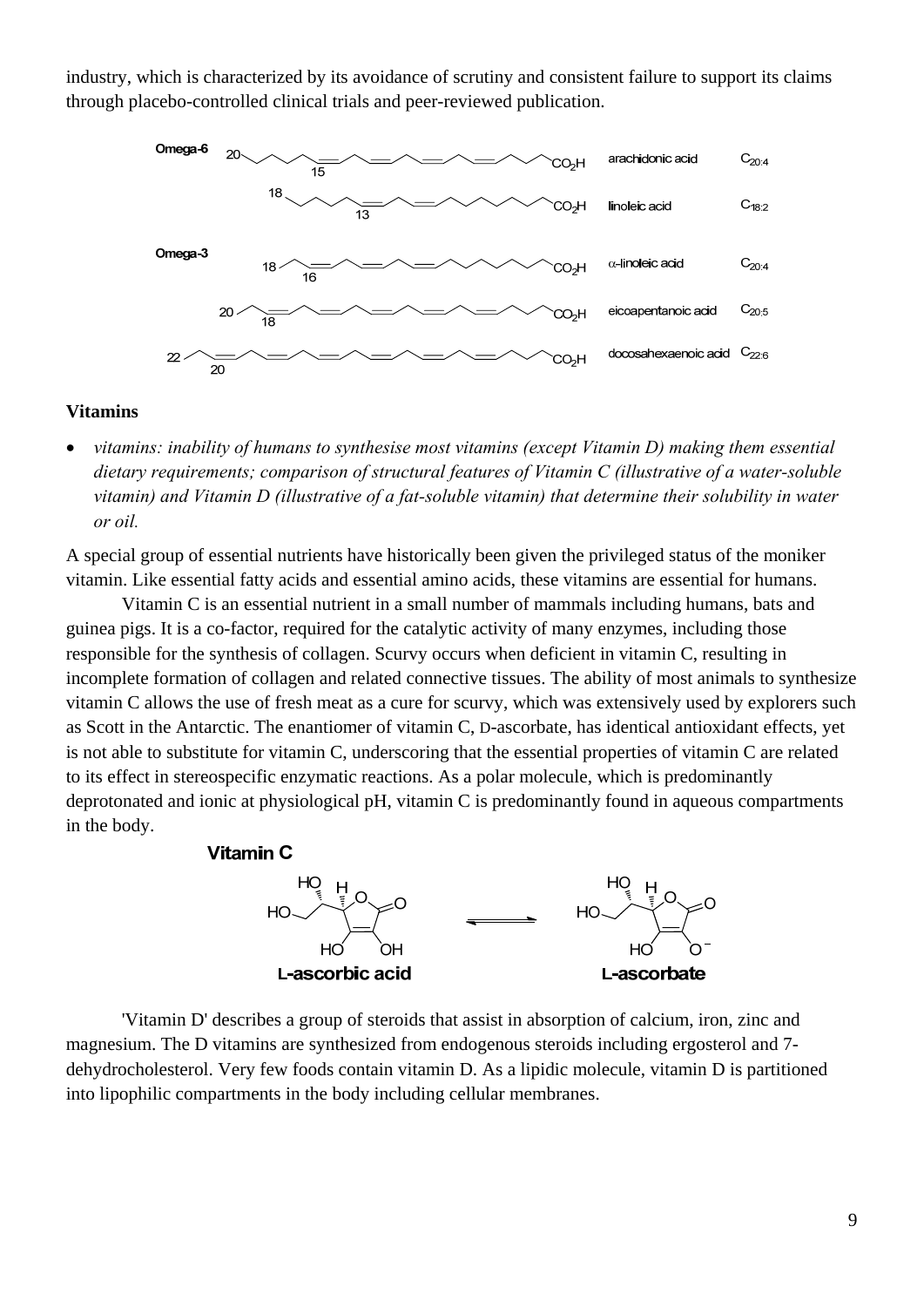

Synthesis of vitamin  $D_3$  occurs in the skin and in the liver. In the skin sunlight acts to break one of the rings of the parent sterol 7-dehydrocholesterol (which is an intermediate in the synthesis of cholesterol) to form a secosteroid (i.e. a steroid with one broken ring). The resulting secosteroid is vitamin D3, which is inactive as a vitamin, and must undergo hydroxylation in the liver and then the kidney to give the active species, calcitriol, which binds at the vitamin D receptor. One school of thought offers that since vitamin D is synthesized in the body, it should be called a hormone, and not a vitamin.



Introduction of hydroxyl groups into vitamin  $D_3$  to form calcitriol results in an increase the water solubility of the latter.